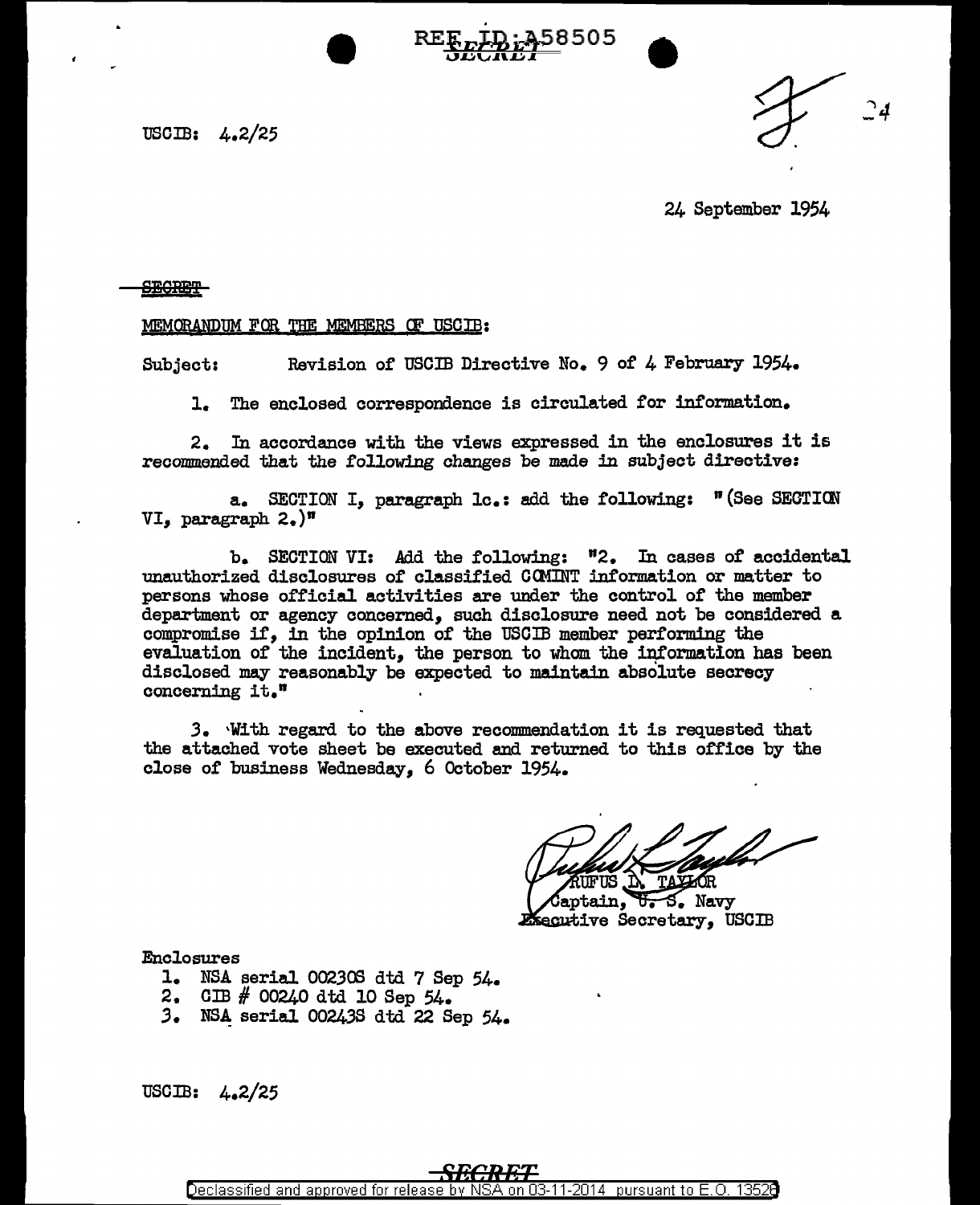NATIONAL SECURITY AGENCY WASHINGTON 25, D. C.

REF ID:A58505 *SECRET* **9** 

Serial: 002308

7 SEP 1954

**BCRET** 

MEMORANDUM FOR THE EXECUTIVE SECRETARY. USCIB

SUBJECT: Possible Compromises of COMINT

l. When possible compromises of COMINT are reported to the Director, NSA, for evaluation, they occasionally include instances wherein there has been an inadvertent exposure of COMINT to nonindoctrinated U.S. personnel. In these instances, the entire occurrence is witnessed by or reported to local indoctrinated personnel who immediately insure that corrective action is initiated. Typical corrective action would include a prompt security briefing for the non-indoctrinated personnel who would then be sworn to secrecy. It might also be ascertained that, although there may not be a needto-know, the non-indoctrinated personnel otherwise meet the COMINT clearance criteria.

2. Because of the close control which may be exercised in some. cases, accountability of the material is not alweys lost. This factor, it is believed, should be taken into consideration in the evaluation and declaration of compromises. In general, if COMINT information is inadvertently exposed to individuals who may reasonably be expected to maintain absolute secrecy, it is believed that the director should exercise discretion in the determination of whether a compromise has actually occurred. Your comments on this matter are invited. In this connection, suitable revision of CIBD #9 might be appropriate.

**SECRET** 

(signed)

D. M. AGNEW Captain, US Navy NSA Member, USCIBEC

Enclosure 1 with USCIB  $4.2/25$  dtd  $24$  Se<sub>1</sub>. 54.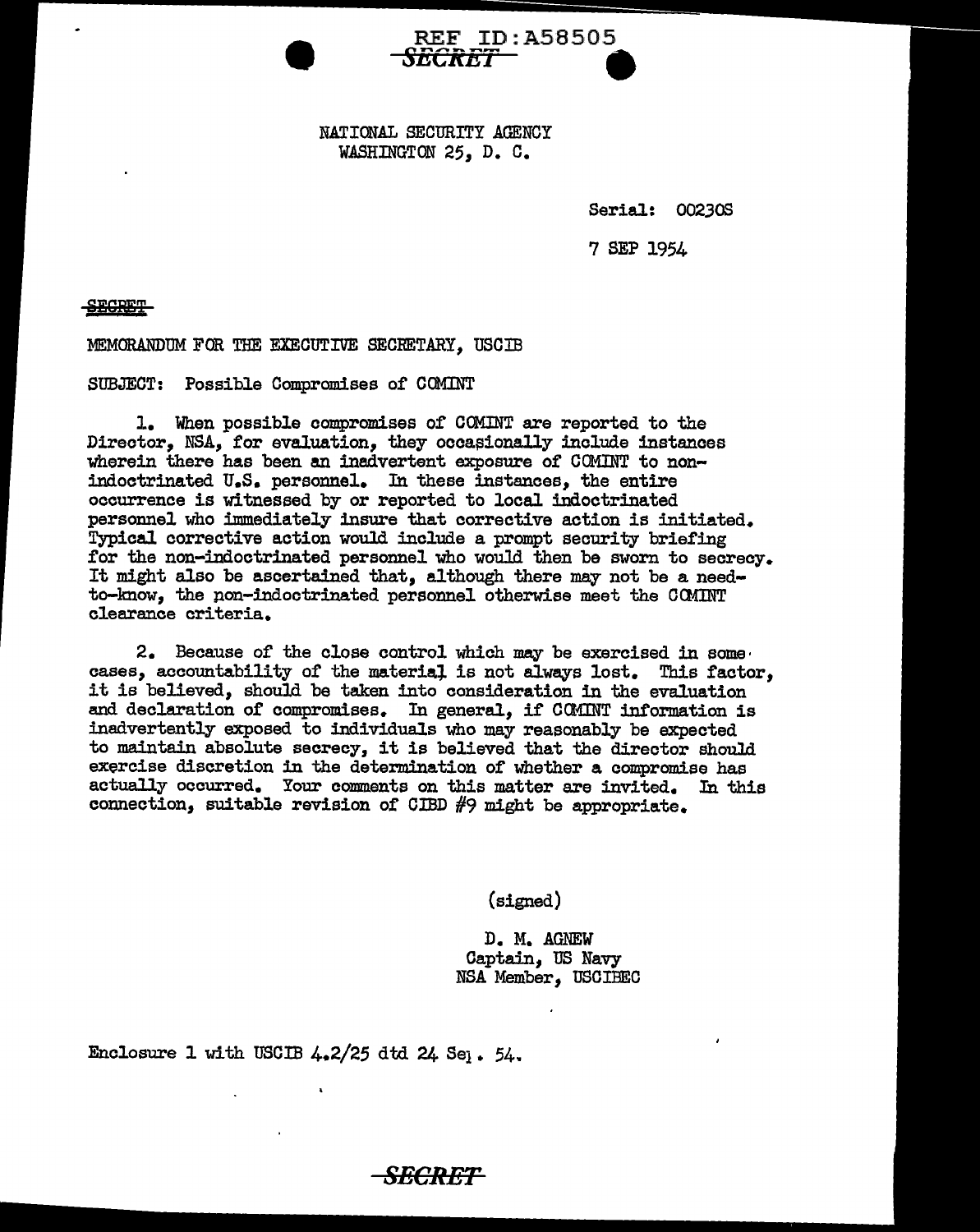om # 00240

REF ID:A58505 s.rrt...,....,...,.,.\_ **.a** ~GllDl **<sup>W</sup>**

10 September 1954

## SECRET

MEMORANDUM FOR THE NSA MEMBER OF USCIBEC (CAPTAIN D. M. AGNEW):

Subject: Possible Compromises of COMINT.

Reference: NSA Serial 00230 of 7 September 1954.

1. In response to the comments set forth in the reference, I am bound to agree that there can be end have been many instances of inadvertent disclosure which need not be treated as compromises. Broadly speaking, when the loyalty and discretion of an individual are well established, and his official activities are under the control of a USCIB member department or agency, the action described in paragraph 5.e. of USCIB Directive Number *5* should serve to provide the degree of accountability required provided, however, that such action has been taken in time to prevent further accidental revelation through ignorance.

2. Accordingly, so long as the above-mentioned conditions obtain I believe it will be readily agreed that members concerned are justified in exercising their own discretion regarding declarations of compromise in these cases.

*3.* Perhaps the solution to the problem you have raised can be reached by adding the following statement to paragraph I.l.c. of USCIB Directive Number 9:

"In cases of accidental unauthorized disclosures of classified COMINT information or matter to persons whose official activities are under the control of the member department or agency concerned, such disclosure need not be considered a compromise if, in the opinion of the USCIB member performing the evaluation of the incident, the person to whom. the information has been disclosed may reasonably be expected to maintain absolute secrecy concerning it."

4. If you agree, I will circulate copies of this correspondence to the members of USCIBEC suggesting the change mentioned in paragraph *3*  above.

> Very respectfully,<br>(Signed) RUFUS L. TAYLOR Captain, u. s. Navy Executive Secretary, USCIB

Enclosure 2 with USCIB  $4.2/25$  dtd 24 Sep  $54.5$ 

*SECRBT*